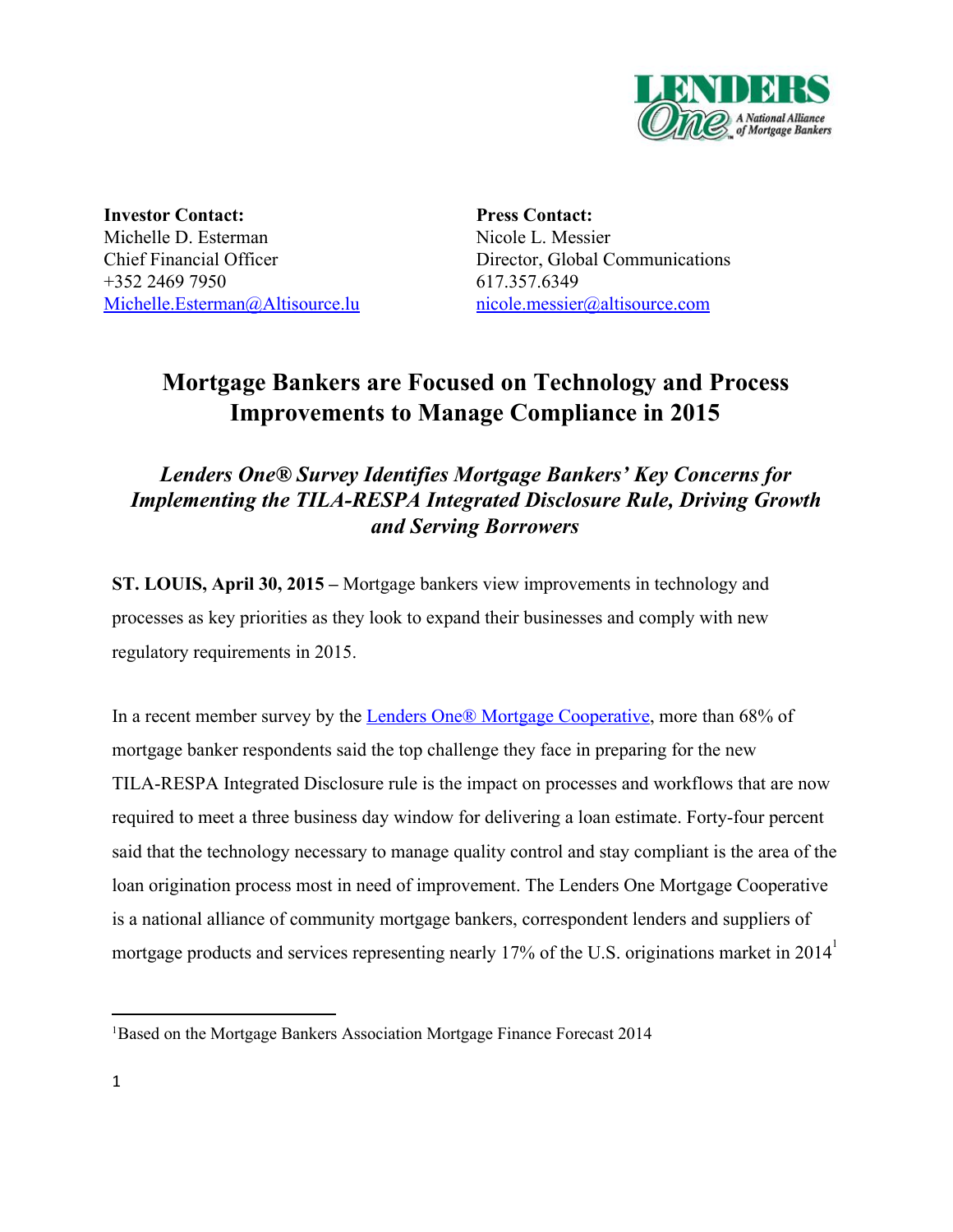. Lenders One is managed by Mortgage Partnership of America, a subsidiary of Altisource Portfolio Solutions S.A. ("Altisource").

"Although very important, investing in technology alone won't solve all of the challenges facing mortgage bankers as they work to expand their businesses against the backdrop of new regulatory requirements coming in August," said Jeff McGuiness, Chief Executive Officer of Lenders One. "Respondents also recognize that process improvement is core to propelling growth and achieving compliance with the new regulations."

#### **Mortgage bankers rank key areas for improving the loan process**

The Lenders One member survey also generated a number of additional findings. Forty-eight percent of respondents said more online and/or mobile access to track documentation for borrowers is the most important element to help streamline the loan lifecycle process for customers this year. This was followed by nearly 32% that cited improved electronic communication with borrowers as most important, and another 20% that identified easier pre-approval for mortgages before house hunting.

#### **Product innovation will drive growth – but costs could prevent consumers from acting**

Respondents also reflected concerns about what might be keeping home owners from refinancing their mortgages, recognizing that there has been some uptick in activity. Answers were divided between three categories:

- The initial costs of refinancing 39%
- Lack of confidence in their near-term and future financial situation  $-31\%$
- **●** Unsuccessful past attempts to refinance 29%

Recognizing that Millennials are the next major cohort of home buyers entering the market, lenders believe there are three leading elements for attracting this new generation:

• New, more streamlined approaches to originating their loans  $-40\%$